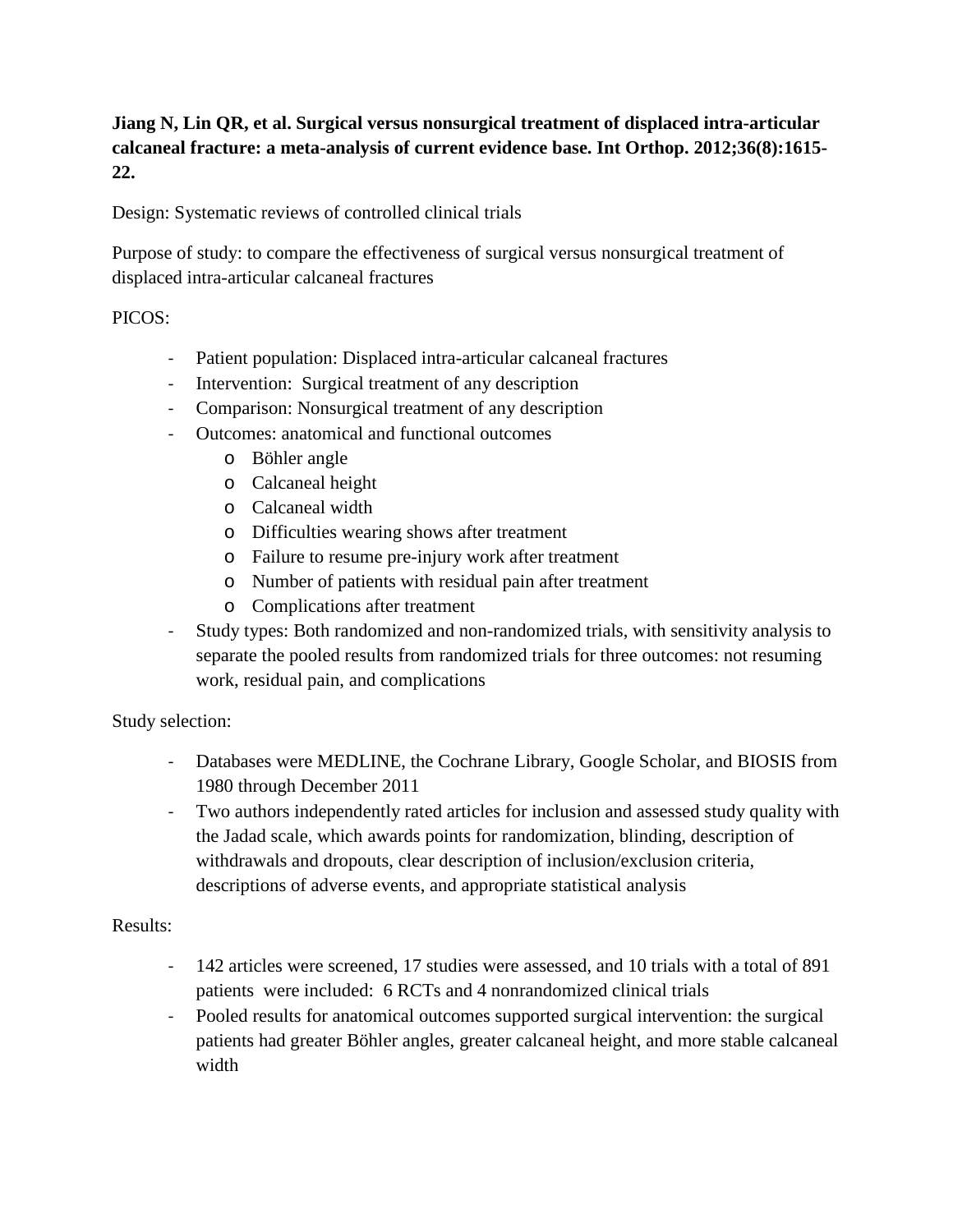- o Two of the tree pooled studies were nonrandomized; the single RCT in the meta-analyses did not show statistically significant differences in Böhler angle or calcaneal height, and did not measure calcaneal width
- Four RCTs pooled outcome data from 167 patients for problems wearing shoes, and the results favored surgical treatment; the relative risk of problems was 0.42 with a 95% confidence interval from 0.26 to 0.68
- Failure to resume work was pooled from 6 studies, 3 randomized and 3 nonrandomized
	- o The pooled relative risk of not resuming work was 0.59 for the six trials combined
	- o The pooled relative risk for the three randomized trials was 0.46 with confidence intervals from 0.27 to 0.81
- Pooled relative risks of residual pain from 2 nonrandomized and 3 randomized trials were not significantly different between surgical and nonsurgical treatment
- Pooed incidence of complications from 6 trials showed a relative risk of complications of 1.51 in surgically treated compared to nonsurgically treated patients, and when the analysis was restricted to 3 RCTs, the relative risk was 1.47 with a 95% confidence interval from 1.06 to 2.04

Authors' conclusions:

- Anatomical restoration of the calcaneus is likely to be more successful with operative than with nonoperative treatment of displaced calcaneal fractures
- Surgically treated patients had a greater likelihood of returning to work than nonsurgically treated patients, but Buckley 2002 reported that RTW is not likely to occur when the patient has a heavy workload
- Complications are more frequent with surgically treated than with nonsurgically treated fractures, but this may be due to the fact that most of the included surgical trials entailed open operations; there are some potential benefits of lowering complication rates with percutaneous operations, for which randomized trials have not yet been done
- Many of the pooled results were susceptible to bias due to the inclusion of nonrandomized trials, but sensitivity analysis from randomized trials did suggest that surgery led to better functional outcomes

# Comments:

- Although the individual components of the Jadad scale for rating RCTS were not reported, two of the included RCTs which were pooled to show return to work probably lacked adequate control of bias, with Jadad scores of only 2 on the 8 point scale; the third trial had a score of 5.5 which is likely to mean a good RCT